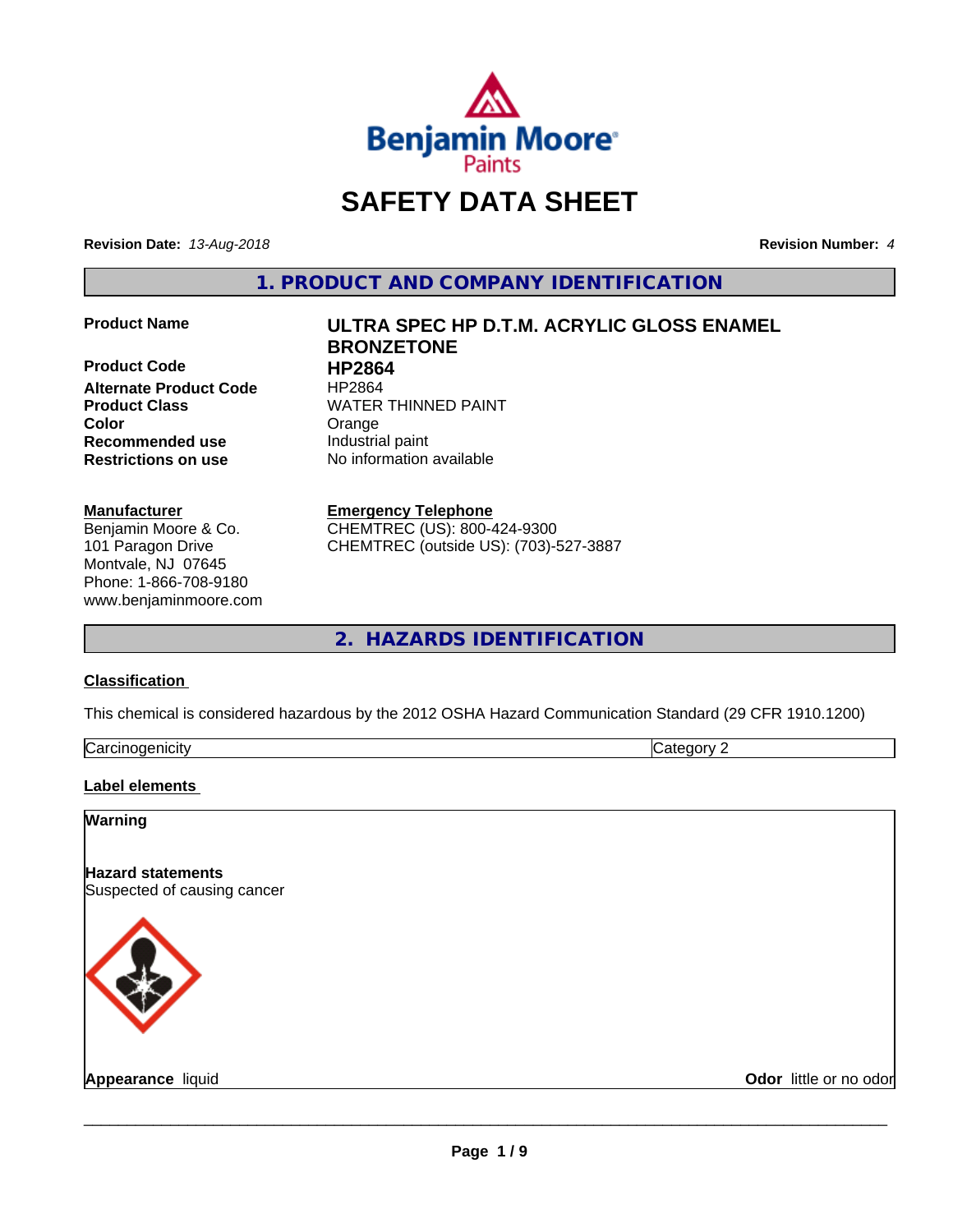#### **Precautionary Statements - Prevention**

Obtain special instructions before use Do not handle until all safety precautions have been read and understood Use personal protective equipment as required

#### **Precautionary Statements - Response**

IF exposed or concerned: Get medical advice/attention

#### **Precautionary Statements - Storage**

Store locked up

#### **Precautionary Statements - Disposal**

Dispose of contents/container to an approved waste disposal plant

#### **Hazards not otherwise classified (HNOC)**

Not applicable

### **Other information**

No information available

# **3. COMPOSITION INFORMATION ON COMPONENTS**

| <b>Chemical name</b>                          | <b>CAS No.</b> | Weight-% |
|-----------------------------------------------|----------------|----------|
| 2,2,4-trimethyl-1,3-propanediol diisobutyrate | 6846-50-0      |          |
| Titanium dioxide                              | 13463-67-7     |          |
| Carbon black                                  | 1333-86-4      |          |
| Ammonia                                       | 7664-41-7      | U.5      |

# **4. FIRST AID MEASURES General Advice** No hazards which require special first aid measures. **Eye Contact Rinse thoroughly with plenty of water for at least 15 minutes and consult a** physician. **Skin Contact** Wash off immediately with soap and plenty of water while removing all contaminated clothes and shoes. **Inhalation** Move to fresh air. If symptoms persist, call a physician. **Ingestion Example 2** Clean mouth with water and afterwards drink plenty of water. Consult a physician if necessary. **Most Important Symptoms/Effects** None known. **Notes To Physician** Treat symptomatically. **5. FIRE-FIGHTING MEASURES**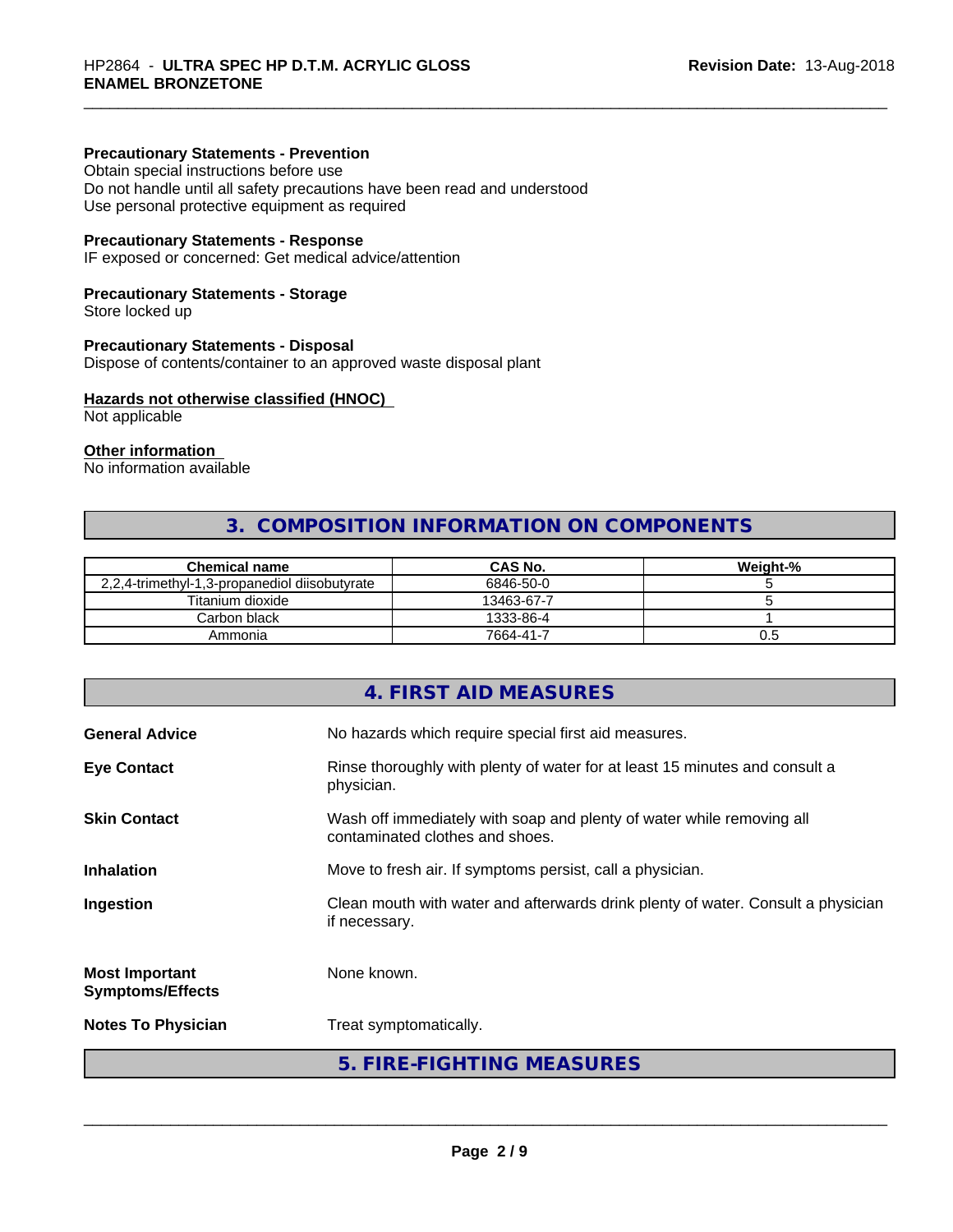| <b>Suitable Extinguishing Media</b>                                              | Use extinguishing measures that are appropriate to local<br>circumstances and the surrounding environment.                                   |  |
|----------------------------------------------------------------------------------|----------------------------------------------------------------------------------------------------------------------------------------------|--|
| <b>Protective Equipment And Precautions For</b><br><b>Firefighters</b>           | As in any fire, wear self-contained breathing apparatus<br>pressure-demand, MSHA/NIOSH (approved or equivalent)<br>and full protective gear. |  |
| <b>Specific Hazards Arising From The Chemical</b>                                | Closed containers may rupture if exposed to fire or<br>extreme heat.                                                                         |  |
| <b>Sensitivity To Mechanical Impact</b>                                          | No                                                                                                                                           |  |
| <b>Sensitivity To Static Discharge</b>                                           | No.                                                                                                                                          |  |
| <b>Flash Point Data</b><br>Flash Point (°F)<br>Flash Point (°C)<br><b>Method</b> | 250<br>121<br><b>PMCC</b>                                                                                                                    |  |
| <b>Flammability Limits In Air</b>                                                |                                                                                                                                              |  |
| Lower flammability limit:<br><b>Upper flammability limit:</b>                    | Not applicable<br>Not applicable                                                                                                             |  |
| Health: 1<br>Flammability: 1<br>NFPA                                             | <b>Instability: 0</b><br><b>Special: Not Applicable</b>                                                                                      |  |

#### **NFPA Legend**

- 0 Not Hazardous
- 1 Slightly
- 2 Moderate
- 3 High
- 4 Severe

*The ratings assigned are only suggested ratings, the contractor/employer has ultimate responsibilities for NFPA ratings where this system is used.*

*Additional information regarding the NFPA rating system is available from the National Fire Protection Agency (NFPA) at www.nfpa.org.*

|                                  | 6. ACCIDENTAL RELEASE MEASURES                                                                       |  |
|----------------------------------|------------------------------------------------------------------------------------------------------|--|
| <b>Personal Precautions</b>      | Avoid contact with skin, eyes and clothing. Ensure adequate ventilation.                             |  |
| <b>Other Information</b>         | Prevent further leakage or spillage if safe to do so.                                                |  |
| <b>Environmental precautions</b> | See Section 12 for additional Ecological Information.                                                |  |
| <b>Methods for Cleaning Up</b>   | Soak up with inert absorbent material. Sweep up and shovel into suitable<br>containers for disposal. |  |

**7. HANDLING AND STORAGE**

Handling **Handling** Avoid contact with skin, eyes and clothing. Avoid breathing vapors, spray mists or sanding dust. In case of insufficient ventilation, wear suitable respiratory equipment.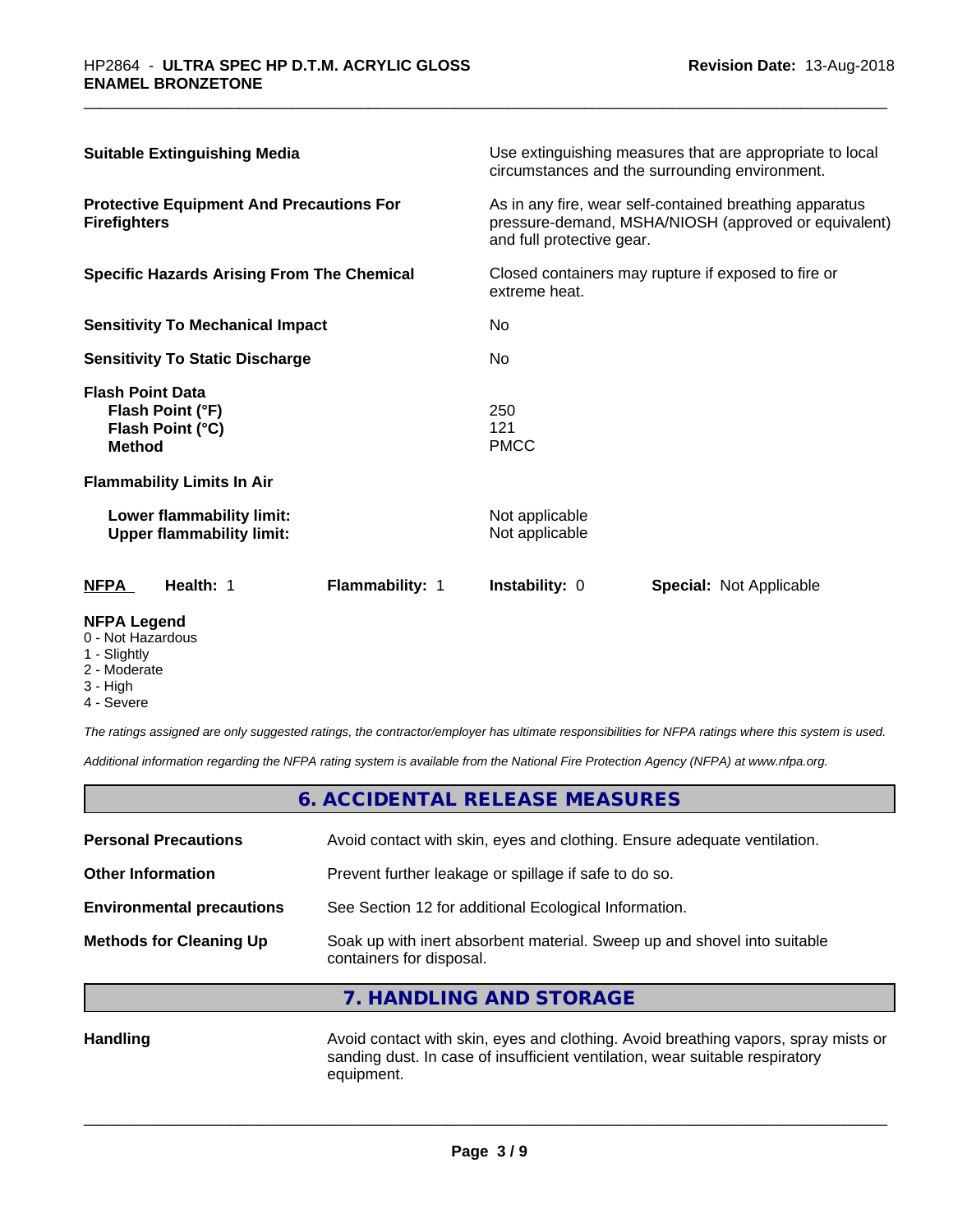**Storage** Keep container tightly closed. Keep out of the reach of children.

#### **Incompatible Materials** No information available

**8. EXPOSURE CONTROLS/PERSONAL PROTECTION**

#### **Exposure Limits**

| <b>Chemical name</b> | <b>ACGIH TLV</b>         | <b>OSHA PEL</b>            |
|----------------------|--------------------------|----------------------------|
| Titanium dioxide     | 10 mg/m $3$ - TWA        | 15 mg/m $3$ - TWA          |
| Carbon black         | $3 \text{ ma/m}^3$ - TWA | $3.5 \text{ ma/m}^3$ - TWA |
| Ammonia              | 25 ppm - TWA             | 50 ppm - TWA               |
|                      | 35 ppm - STEL            | $35 \text{ mg/m}^3$ - TWA  |

#### **Legend**

ACGIH - American Conference of Governmental Industrial Hygienists Exposure Limits OSHA - Occupational Safety & Health Administration Exposure Limits N/E - Not Established

| <b>Engineering Measures</b> | Ensure adequate ventilation, especially in confined areas. |  |
|-----------------------------|------------------------------------------------------------|--|
|                             |                                                            |  |

#### **Personal Protective Equipment**

| <b>Eye/Face Protection</b>    | Safety glasses with side-shields.                                                                                                   |
|-------------------------------|-------------------------------------------------------------------------------------------------------------------------------------|
| <b>Skin Protection</b>        | Protective gloves and impervious clothing.                                                                                          |
| <b>Respiratory Protection</b> | In case of insufficient ventilation wear suitable respiratory equipment.                                                            |
| <b>Hygiene Measures</b>       | Avoid contact with skin, eyes and clothing. Remove and wash contaminated<br>clothing before re-use. Wash thoroughly after handling. |

# **9. PHYSICAL AND CHEMICAL PROPERTIES**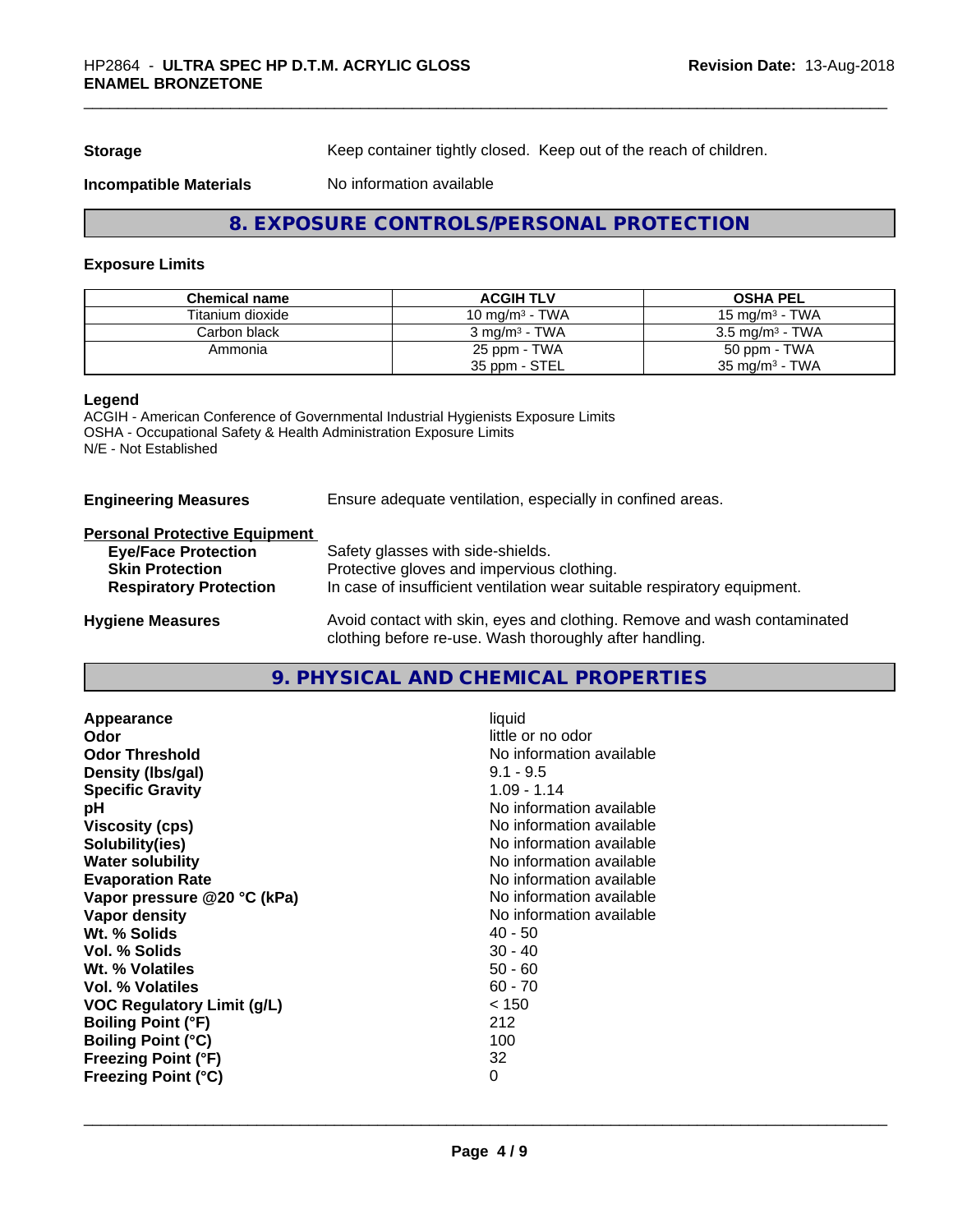**Flash Point (°F)** 250<br> **Flash Point (°C)** 21 **Flash Point (°C)** 121<br> **Method** PMCC **Method** PMCC **Flammability (solid, gas)** Not applicable Upper flammability limit:<br>
Not applicable Not applicable **Upper flammability limit:**<br> **Lower flammability limit:**<br>
Not applicable<br>
Not applicable **Lower flammability limit:**<br> **Autoignition Temperature (°F)**<br>
Mo information available **Autoignition Temperature (°F)**<br> **Autoignition Temperature (°C)** No information available **Autoignition Temperature (°C)**<br> **Decomposition Temperature (°F)** No information available **Decomposition Temperature (°F) Decomposition Temperature (°C)** No information available

**No information available** 

# **10. STABILITY AND REACTIVITY**

| <b>Reactivity</b>                       | Not Applicable                           |
|-----------------------------------------|------------------------------------------|
| <b>Chemical Stability</b>               | Stable under normal conditions.          |
| <b>Conditions to avoid</b>              | Prevent from freezing.                   |
| <b>Incompatible Materials</b>           | No materials to be especially mentioned. |
| <b>Hazardous Decomposition Products</b> | None under normal use.                   |
| Possibility of hazardous reactions      | None under normal conditions of use.     |

# **11. TOXICOLOGICAL INFORMATION**

| <b>Product Information</b>                                                                                           |                                                                                                                                                                                                    |
|----------------------------------------------------------------------------------------------------------------------|----------------------------------------------------------------------------------------------------------------------------------------------------------------------------------------------------|
| Information on likely routes of exposure                                                                             |                                                                                                                                                                                                    |
|                                                                                                                      | <b>Principal Routes of Exposure</b> Eye contact, skin contact and inhalation.                                                                                                                      |
| <b>Acute Toxicity</b>                                                                                                |                                                                                                                                                                                                    |
| <b>Product Information</b>                                                                                           | No information available                                                                                                                                                                           |
|                                                                                                                      | Symptoms related to the physical, chemical and toxicological characteristics                                                                                                                       |
| <b>Symptoms</b>                                                                                                      | No information available                                                                                                                                                                           |
|                                                                                                                      | Delayed and immediate effects as well as chronic effects from short and long-term exposure                                                                                                         |
| Eye contact<br>Skin contact<br>Inhalation                                                                            | May cause slight irritation.<br>Substance may cause slight skin irritation. Prolonged or repeated contact may dry<br>skin and cause irritation.<br>May cause irritation of respiratory tract.      |
| Ingestion<br>Sensitization<br><b>Neurological Effects</b><br><b>Mutagenic Effects</b><br><b>Reproductive Effects</b> | Ingestion may cause gastrointestinal irritation, nausea, vomiting and diarrhea.<br>No information available<br>No information available.<br>No information available.<br>No information available. |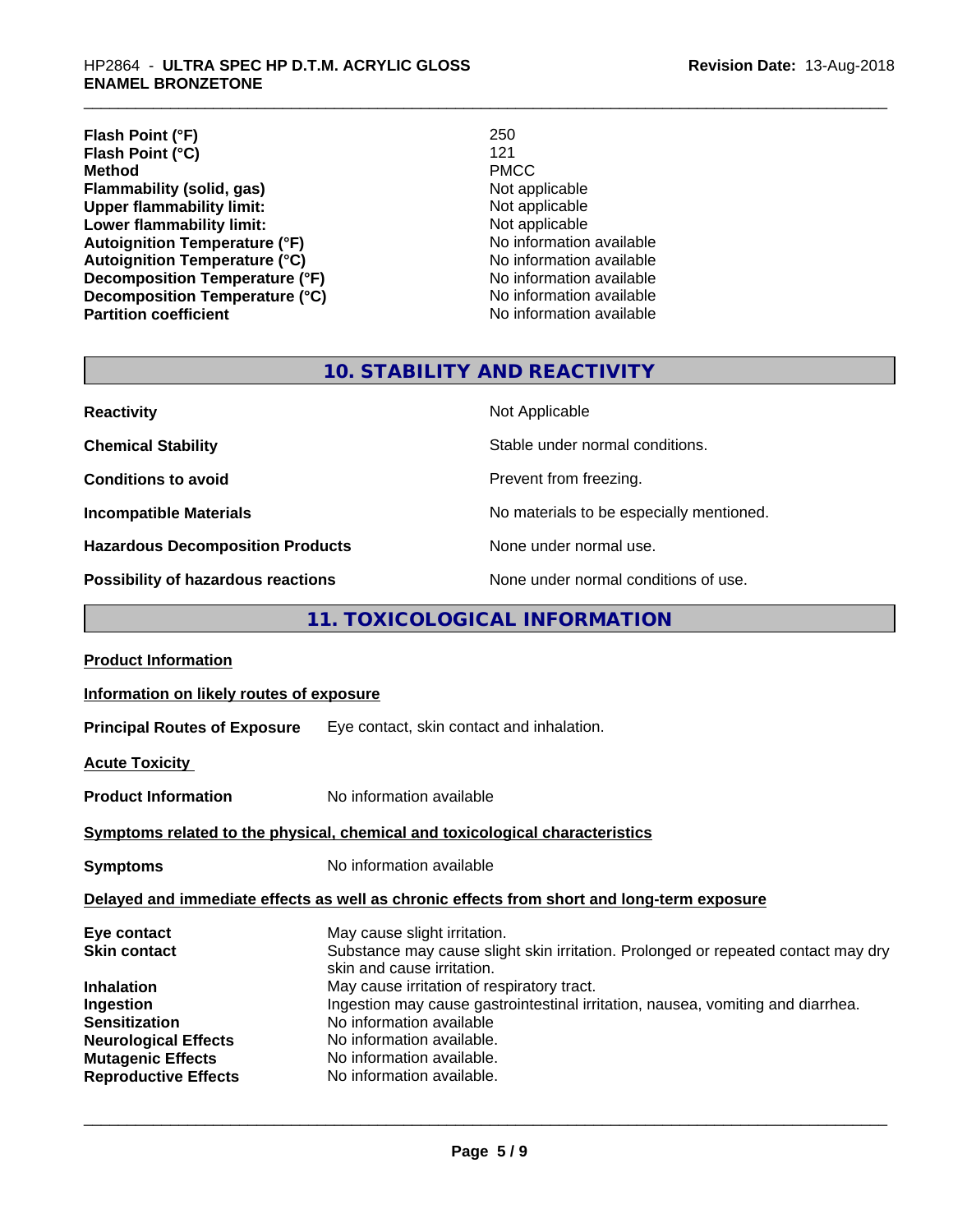| <b>Developmental Effects</b>    | No information available. |
|---------------------------------|---------------------------|
| <b>Target organ effects</b>     | No information available. |
| <b>STOT - single exposure</b>   | No information available. |
| <b>STOT - repeated exposure</b> | No information available. |
| Other adverse effects           | No information available. |
| <b>Aspiration Hazard</b>        | No information available  |

#### **Numerical measures of toxicity**

**The following values are calculated based on chapter 3.1 of the GHS document**

| ATEmix (oral)                            | 63655 mg/kg |
|------------------------------------------|-------------|
| ATEmix (inhalation-dust/mist) 500.8 mg/L |             |

#### **Component Information**

2,2,4-trimethyl-1,3-propanediol diisobutyrate LD50 Oral: > 3,200 mg/kg (Rat) vendor data LC50 Inhalation (Vapor): > 5.3 mg/L (Rat) Titanium dioxide LD50 Oral: > 10000 mg/kg (Rat) Carbon black LD50 Oral: > 15400 mg/kg (Rat) LD50 Dermal: > 3000 mg/kg (Rabbit) Ammonia LC50 Inhalation (Vapor): 2000 ppm (Rat, 4 hr.)

#### **Carcinogenicity**

*The information below indicateswhether each agency has listed any ingredient as a carcinogen:.*

| <b>Chemical name</b> | <b>IARC</b>         | <b>NTP</b> | <b>OSHA</b> |
|----------------------|---------------------|------------|-------------|
|                      | 2B - Possible Human |            | Listed      |
| Titanium dioxide     | Carcinoɑen          |            |             |
|                      | 2B - Possible Human |            | Listed      |
| Carbon black         | Carcinoɑen          |            |             |

• Although IARC has classified titanium dioxide as possibly carcinogenic to humans (2B), their summary concludes: "No significant exposure to titanium dioxide is thought to occur during the use of products in which titanium dioxide is bound to other materials, such as paint."

#### **Legend**

IARC - International Agency for Research on Cancer NTP - National Toxicity Program OSHA - Occupational Safety & Health Administration

**12. ECOLOGICAL INFORMATION**

# **Ecotoxicity Effects**

The environmental impact of this product has not been fully investigated.

#### **Product Information**

### **Acute Toxicity to Fish**

No information available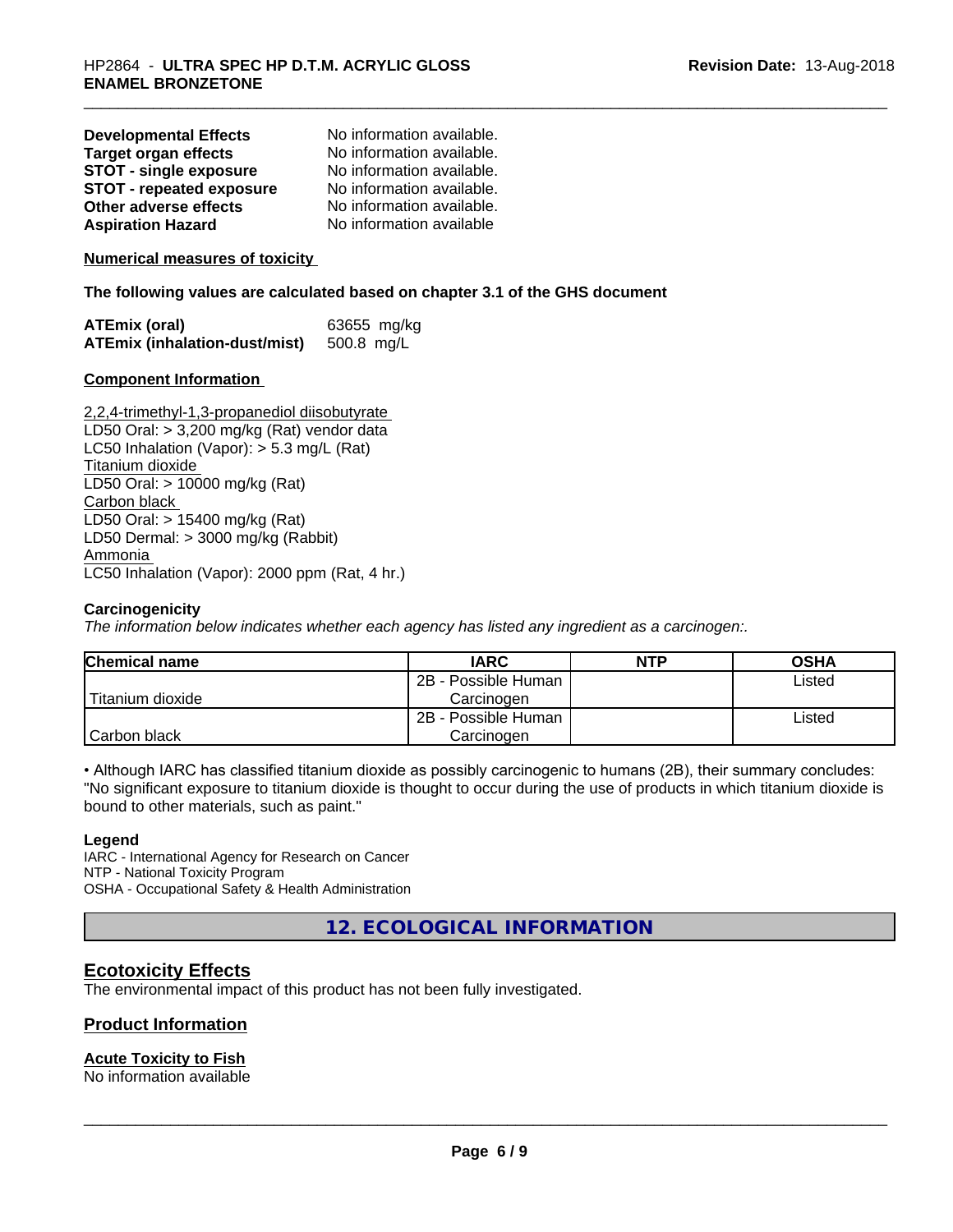#### **Acute Toxicity to Aquatic Invertebrates**

No information available

#### **Acute Toxicity to Aquatic Plants**

No information available

#### **Persistence / Degradability**

No information available.

#### **Bioaccumulation**

There is no data for this product.

#### **Mobility in Environmental Media**

No information available.

#### **Ozone**

No information available

#### **Component Information**

#### **Acute Toxicity to Fish**

Titanium dioxide  $LC50:$  > 1000 mg/L (Fathead Minnow - 96 hr.)

#### **Acute Toxicity to Aquatic Invertebrates**

No information available

### **Acute Toxicity to Aquatic Plants**

No information available

|                              | 13. DISPOSAL CONSIDERATIONS                                                                                                                                                                                               |
|------------------------------|---------------------------------------------------------------------------------------------------------------------------------------------------------------------------------------------------------------------------|
| <b>Waste Disposal Method</b> | Dispose of in accordance with federal, state, and local regulations. Local<br>requirements may vary, consult your sanitation department or state-designated<br>environmental protection agency for more disposal options. |
|                              | <b>14. TRANSPORT INFORMATION</b>                                                                                                                                                                                          |
| <b>DOT</b>                   | Not regulated                                                                                                                                                                                                             |
| <b>ICAO/IATA</b>             | Not regulated                                                                                                                                                                                                             |
| <b>IMDG/IMO</b>              | Not regulated                                                                                                                                                                                                             |
|                              | <b>15. REGULATORY INFORMATION</b>                                                                                                                                                                                         |

# **International Inventories**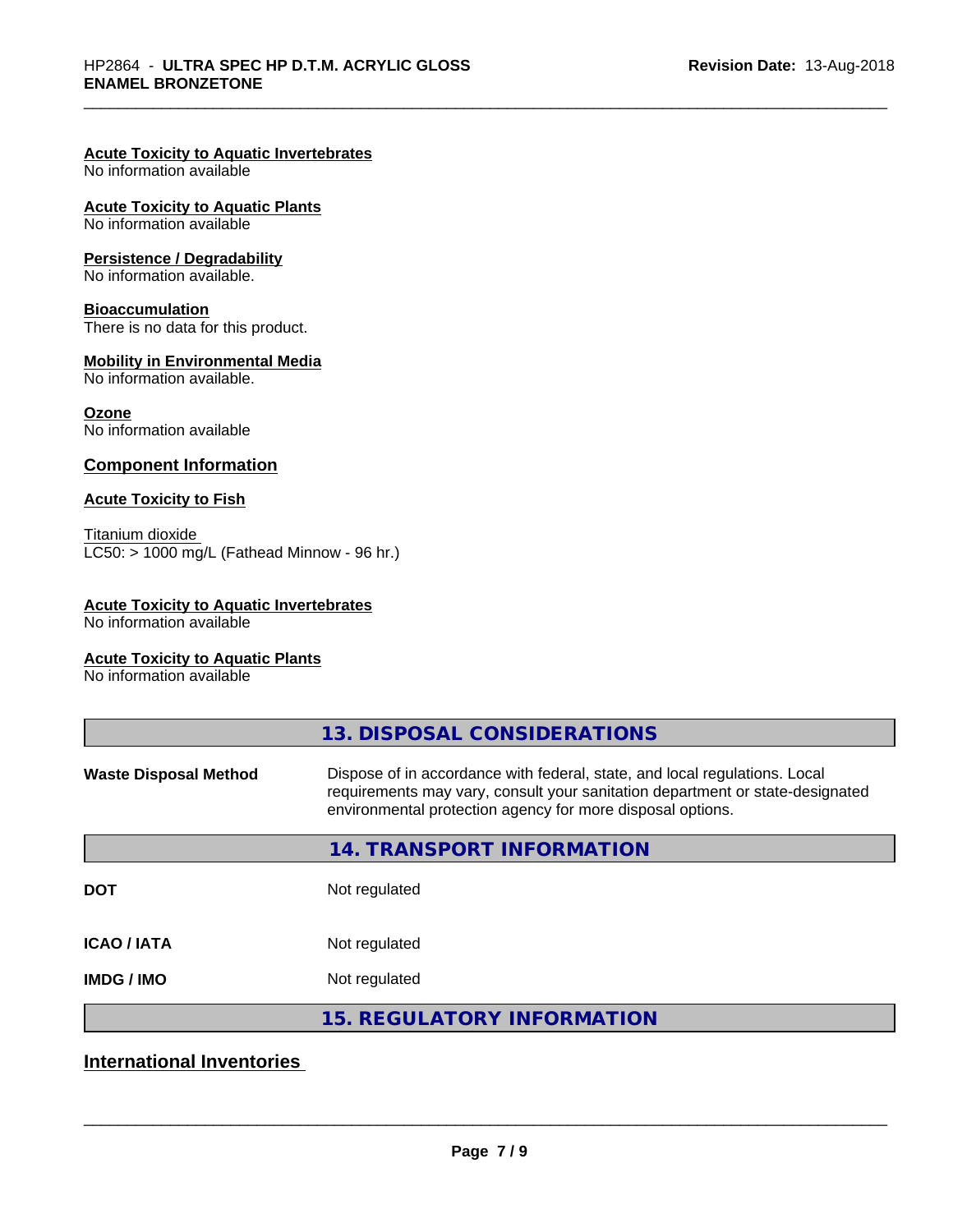| <b>TSCA: United States</b> | Yes - All components are listed or exempt. |
|----------------------------|--------------------------------------------|
| <b>DSL: Canada</b>         | Yes - All components are listed or exempt. |

## **Federal Regulations**

| SARA 311/312 hazardous categorization |     |  |
|---------------------------------------|-----|--|
| Acute health hazard                   | Nο  |  |
| Chronic Health Hazard                 | Yes |  |
| Fire hazard                           | Nο  |  |
| Sudden release of pressure hazard     | Nο  |  |
| <b>Reactive Hazard</b>                | No  |  |

#### **SARA 313**

Section 313 of Title III of the Superfund Amendments and Reauthorization Act of 1986 (SARA). This product contains a chemical or chemicals which are subject to the reporting requirements of the Act and Title 40 of the Code of Federal Regulations, Part 372:

*None*

**Clean Air Act,Section 112 Hazardous Air Pollutants (HAPs) (see 40 CFR 61)**

This product contains the following HAPs:

*None*

## **US State Regulations**

#### **California Proposition 65**

**A** WARNING: Cancer and Reproductive Harm– www.P65warnings.ca.gov

#### **State Right-to-Know**

| hemical name                         | Мi<br>saunus <del>c</del> us | ∴Jersev<br><b>Nev</b> | าทรงIvania |
|--------------------------------------|------------------------------|-----------------------|------------|
| $- \cdot$ .<br>l itanium.<br>dioxide |                              |                       |            |
| ;arbon black<br>∍dr                  |                              |                       |            |

# **Legend**

X - Listed

# **16. OTHER INFORMATION**

| <b>HMIS Legend</b><br>0 - Minimal Hazard                       | HMIS -            | Health: 1* | <b>Flammability: 1</b> | <b>Reactivity: 0</b> | $PPE: -$ |  |
|----------------------------------------------------------------|-------------------|------------|------------------------|----------------------|----------|--|
| 2 - Moderate Hazard<br>3 - Serious Hazard<br>4 - Severe Hazard | 1 - Slight Hazard |            |                        |                      |          |  |